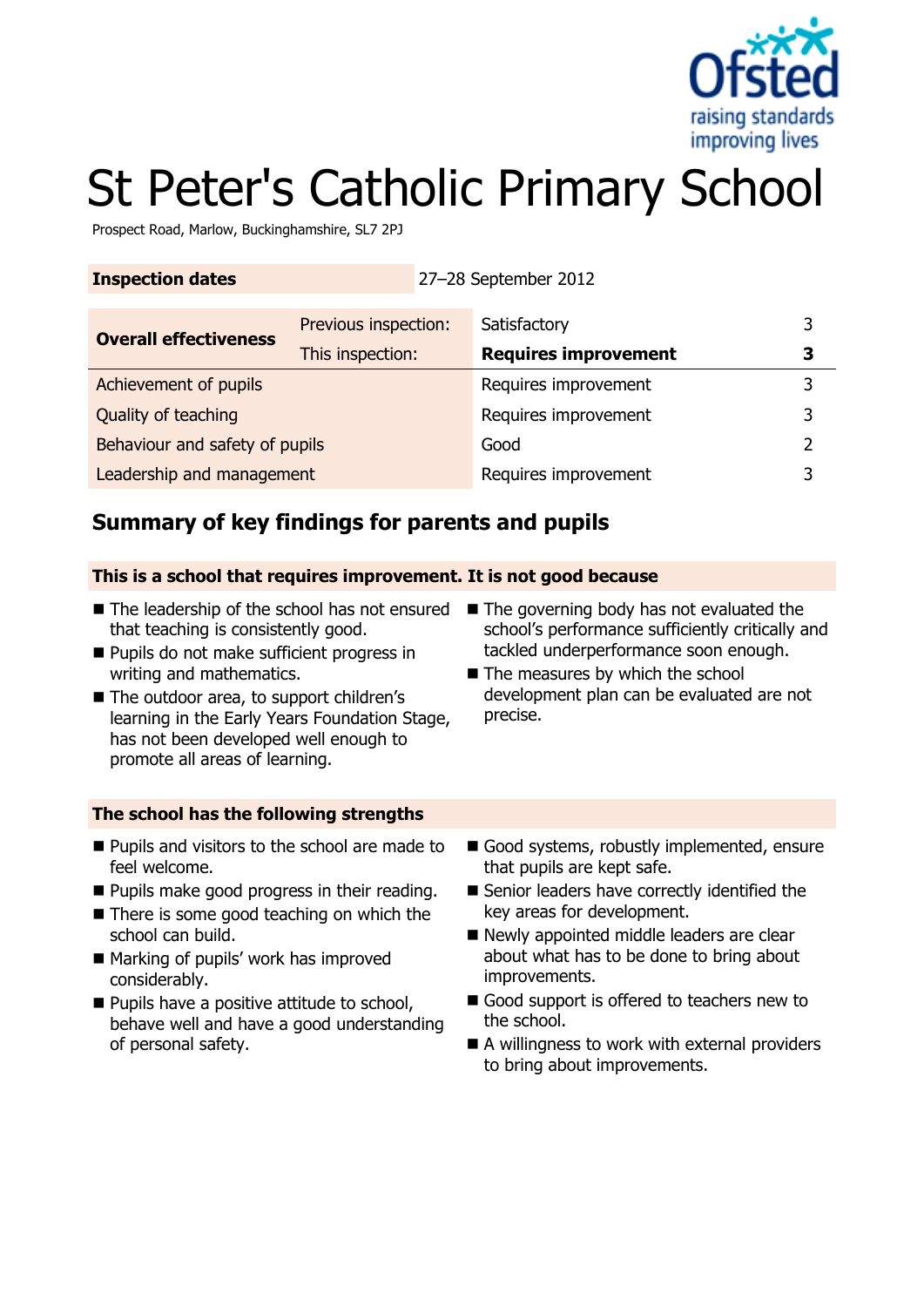## **Information about this inspection**

- **Inspectors observed 14 lessons of which two were joint observations with the headteacher. In** addition, the inspection team made a number of other shorter visits to lessons.
- Meetings were held with members of the governing body, staff, groups of pupils and the local authority representative.
- Inspectors observed the school's work and looked at a wide range of documentation, including the data the school has collected on pupils' attainment and progress, procedures for keeping pupils safe and the school development plan. They heard some pupils in Years 2 and 6 read.
- Inspectors took account of the 53 responses to the online questionnaire (Parent View) to inform the inspection process.

# **Inspection team**

| David Wynford Jones, Lead inspector | Additional inspector        |
|-------------------------------------|-----------------------------|
| <b>Christine Bennett</b>            | <b>Additional inspector</b> |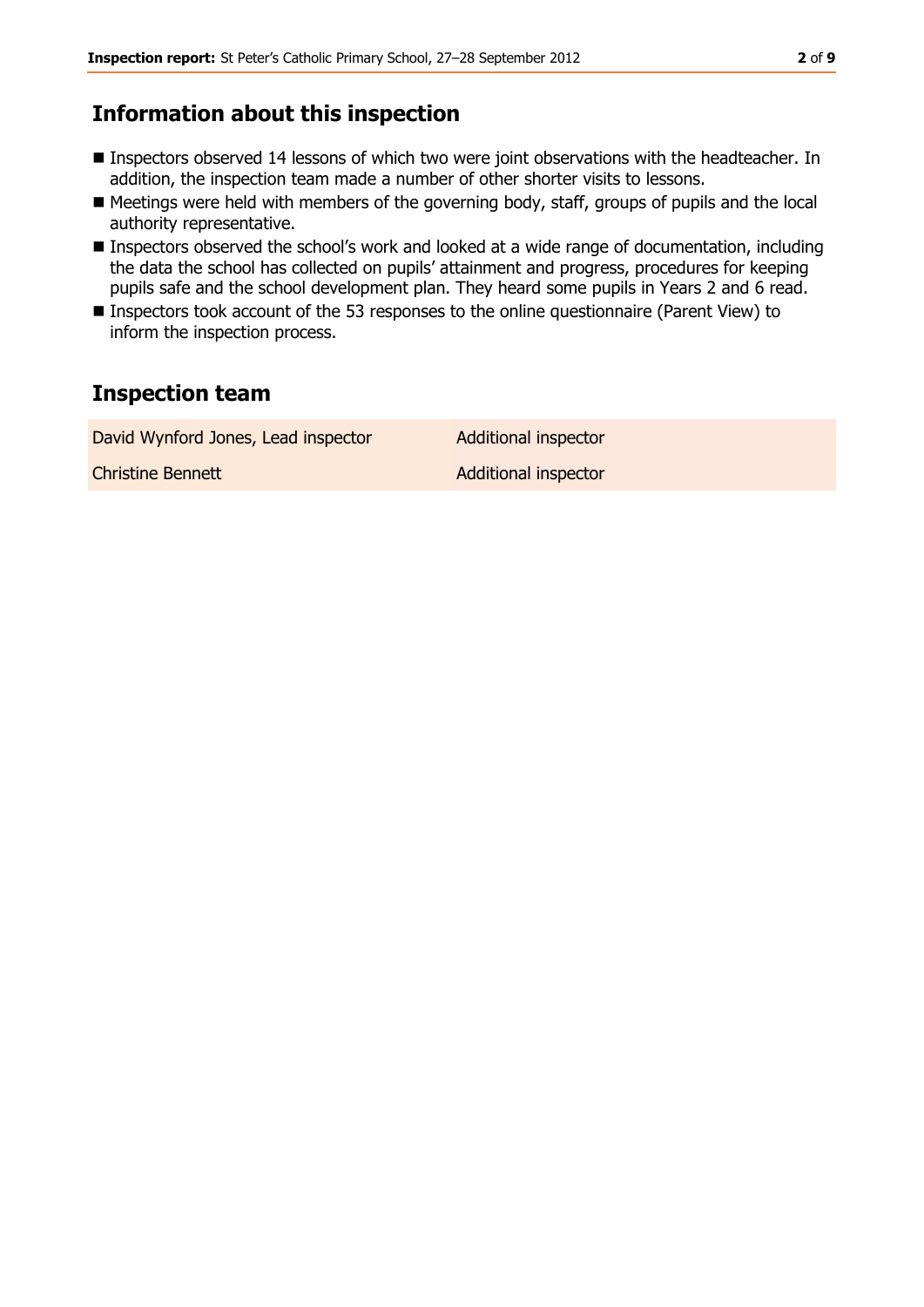# **Full report**

# **Information about this school**

- St Peter's Catholic is slighly smaller than the average sized primary school.
- The large majority of the pupils are of White British heritage. There are small numbers from a range of other backgrounds.
- Very few pupils speak English as an additional language. None is at the early stages of learning English.
- The proportion of pupils supported on school action, school action plus or who have a statement of special educational needs is well below the national average.
- Very few pupils are known to be eligible for free school meals.
- The proportion of pupils known to be eligible for additional funding (Pupil Premium) is well below the national average for primary schools.
- The proportion of pupils joining or leaving the school part-way through the school year is broadly similar to the national average.
- The school meets the government's current floor standards which set minimum expectations for pupils' attainment and progress.
- Approximately a third of the teachers were new to the school at the beginning of this term.
- The two assistant headteachers assumed their reponsibilities on the 1 September 2012.

# **What does the school need to do to improve further?**

- Accelerate pupils' progress in writing and mathematics by:
	- making more effective use of assessment data to challenge performance and matching the work more closely to pupils' needs
	- providing pupils with more opportunities to write at length and in different subjects to consolidate their skills
	- ensuring pupils undertake more investigative and problem solving activities in mathematics.
- $\blacksquare$  Improve the quality of teaching by:
	- raising the expectations of what all pupils of different abilities can achieve
	- making sure that teachers plan precisely what they want pupils to learn in each lesson
	- ensuring that all lessons proceed at a quick pace and pupils make a greater contribution to their learning.
- **Ensure the Early Years Foundation Stage outdoor area is used effectively for learning as a** natural extension of the classroom.
- $\blacksquare$  Improve leadership in the school by:
	- developing the roles and responsibilities of senior and middle leaders in monitoring and evaluating the quality of teaching
	- ensuring the governing body evaluates the performance of the school more rigorously
	- refining the school development plan to include precise and measurable outcomes by which the actions can be evaluated.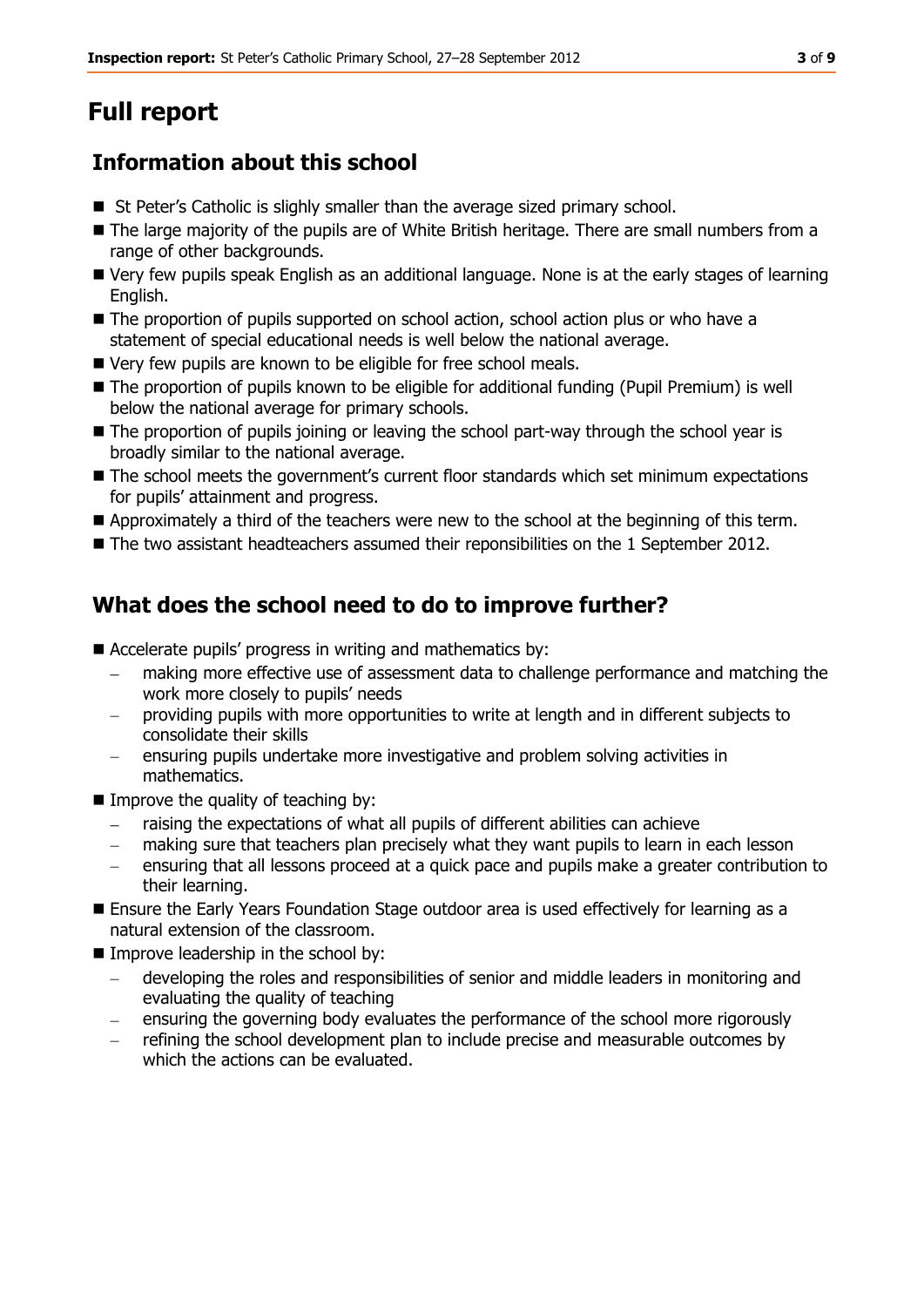# **Inspection judgements**

### **The achievement of pupils requires improvement**

- Most children enter the Early Years Foundation Stage with levels of knowledge and skills above those expected for their age. They settle quickly, work together well and make progress in line with expectations. Their progress in writing and mathematics is impeded by the underdevelopment of the outdoor area to promote these skills.
- Pupils' progress in Years 1 to 6 is variable. This is because of inconsistencies in the quality of teaching. Overall, pupils' progress is broadly in line with expectations. They reach above average standards by the end of Year 2 and Year 6 in reading, writing and mathematics. Pupils in the current Year 2 and Year 6 are on track to reach similar standards.
- **Pupils make good progress in reading. Most have a good understanding of phonics (the** sounds that letters make) and use these skills well when reading aloud. The vast majority are keen readers and receive good support from home.
- Progress in writing and mathematics is inconsistent. More-able pupils do not make enough progress in writing by the end of Year 2. In Years 3 to 6, it tends to be pupils of average ability who do not make as much progress as they should. In mathematics, it is variable in both key stages. This is because the expectations of what pupils can achieve are not sufficiently high and pupils are not given sufficient opportunities to undertake investigations and to solve problems.
- The attainment of pupils known to be entitled to free school meals, for whom additional funding is available through Pupil Premium, is similar to their peers.
- The progress of most groups, including disabled pupils, those with special educational needs and those for whom English is an additional language, is broadly similar to their peers.

### **The quality of teaching requires improvement**

- Teaching requires improvement. However, the school does have some good teaching on which it can build. No outstanding or inadequate teaching was observed during the inspection.
- There is a lack of consistency in teachers' planning. Some lessons are planned in detail and include the expected outcomes for pupils of different abilities. This reflects the emphasis the teachers have placed on using assessment information to plan the work and to challenge all groups of pupils. However, this level of planning is the exception rather than the rule.
- Teachers routinely share the purpose of the lesson with the pupils. Satisfactory use is made of the electronic whiteboards to support learning. In some classes voice recording equipment and digital cameras are being used well to enhance the lesson.
- Where teaching is good, pupils work with sustained concentration, the lessons proceed at a quick pace, and the tasks are interesting and sustain the pupils' interest. Pupils are fully involved and are clear about the measures for evaluating the outcomes of their work. For example, in a Year 5 mathematics lesson, the teacher used subject specific terminology confidently. Pupils were able to demonstrate their understanding of terms which included multiples, square numbers, factors and prime numbers, and worked together well to solve a mathematical riddle.
- In some lessons, the pace is too slow and the teacher's expectations of what the pupils can achieve are too low. Teacher talk tends to dominate and pupils are not given sufficient opportunities to take part in the lesson as active participants.
- Most teachers have secure subject knowledge. Reading is taught well, but teachers do not routinely reinforce basic writing skills or encourage pupils to write at length in other subjects. There are insufficient opportunities for pupils to undertake mathematical investigation. However, there is some evidence to show that this is increasing.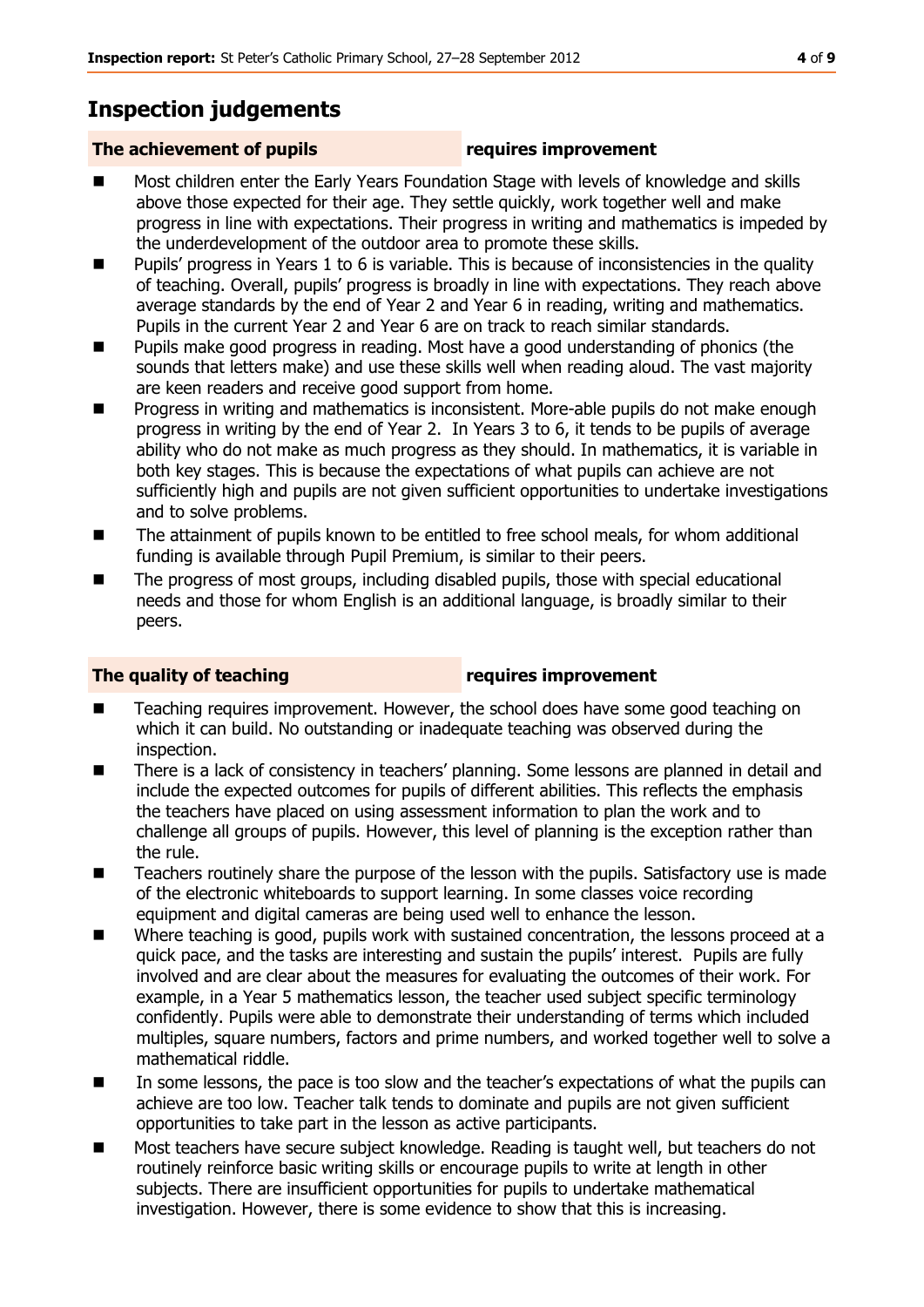- Marking has been improved. Pupils' work is marked regularly. There are many examples of good developmental marking which provides pupils with clear guidance to improve their work. Pupils' writing and mathematical targets are to be found in the front of their books in nearly all classes and pupils are encouraged to evaluate their own learning. Older pupils make written comments, to which the teacher responds. This good practice is being extended to other classes.
- Teaching assistants work well with pupils needing extra help, for example disabled pupils and those with special educational needs. However, they do not always play an active role during the start and the end of the lesson.

### **The behaviour and safety of pupils are good**

- **Pupils behave well in lessons and around the school. They have a positive attitude towards** learning. They are courteous and polite to visitors and show respect and tolerance for each other. Their attendance is above average
- **Pupils have a good understanding of keeping themselves safe. For example, they are fully** aware of the potential dangers when using computers to access the internet.
- Pupils are aware of different types of bullying, including: physical abuse, name-calling and cyber-bullying. They say that they are confident that should a rare incident occur it will be dealt with quickly and fairly by the staff. There has been no reported incident of racist behaviour since the last inspection.
- **Pupils are developing their spiritual, moral and social development well. Their understanding** of other faiths, values and cultures is less well developed.
- Very occasionally, pupils' behaviour slips, especially when lessons fail to capture their imagination and involve them fully in their learning.

#### **The leadership and management require improvement**

- The newly formed leadership team works together well and, coupled with an improving governing body, provides the school with the capacity to improve further.
- Policies are in the process of being updated and procedures reviewed. There is a commitment from the governing body and staff to develop their respective skills. Governors and staff are keen to attend courses in order to improve the outcomes for pupils.
- Based on a realistic evaluation of the school's performance, senior leaders have correctly identified the key areas for improvement and have introduced effective strategies to support teachers new to the school.
- School improvement priorities are recorded in the reasonably detailed school development plan. However, the plans do not spell out precisely enough the intended impact of each initiative on pupils' progress and attainment.
- The recently appointed assistant headteachers are enthusiastic and want to develop their respective roles and responsibilities. They know what needs to be done but have yet to make a significant contribution to the development of the school, for example in improving the quality of teaching and in the sharing of good practice.
- Historically, too little use has been made of pupils' attainment and progress data to robustly challenge teachers on the quality of their teaching and its impact on pupils' learning. This is now being addressed through regular pupil progress meetings.
- The small amount of additional funding (Pupil Premium) to close the gap in pupils' performance is being allocated and monitored appropriately by the headteacher. The details and the impact of the additional resource have yet to be reported to the governing body.
- Systems and paperwork to support the monitoring and evaluation of the performance of all members of staff are detailed and have been reviewed recently by the governing body. The discussions with teachers are leading to a sharper focus on the needs of individual pupils. However, the process has still to include those who are not teachers.
- Parents and carers are kept well informed. The easily accessible website provides helpful information to all who visit. The large majority of parents and carers who entered their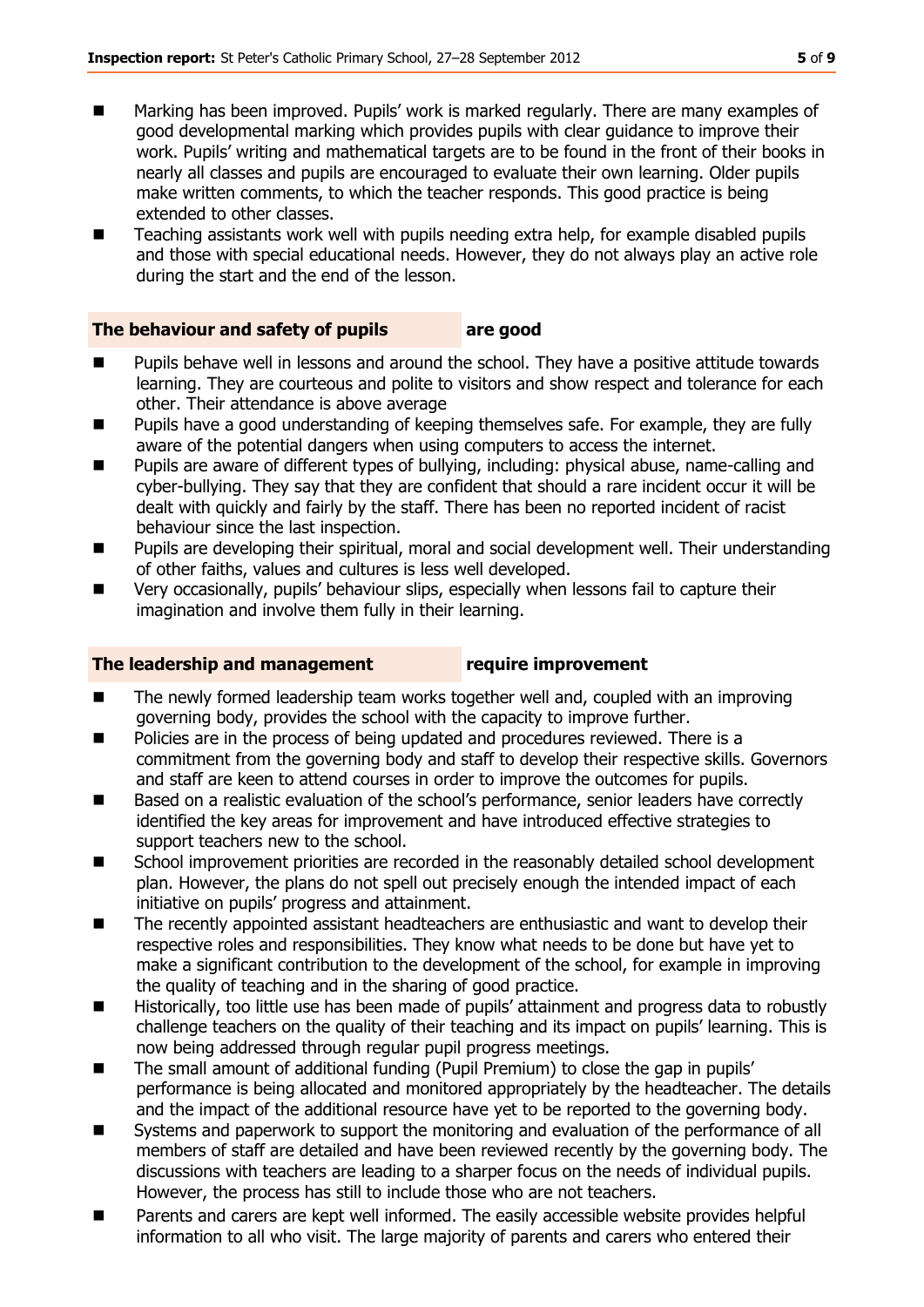views on Parent View are supportive of the school.

- The school fully meets the statutory requirements for safeguarding pupils and provides pupils with a good range of opportunities to learn how to stay safe.
- Support has recently been commissioned from the local authority. A full review of the school's performance was undertaken. This helped senior leaders in identifying the school's strengths and weaknesses and possible ways forward. Further support is being considered.

#### **The governance of the school:**

- The governing body is developing well. There is increasing evidence of challenge to senior leaders. The governing body has ensured improvements in the building, for example in the creation of a music room and in the recent erection of a canopy for the Early Years Foundation Stage.
- Until recently the governing body has not focused sufficiently on following up anomalies in pupils' progress, especially in writing and mathematics and has not ensured that the measures for evaluating the impact of the school development plan are sharp enough.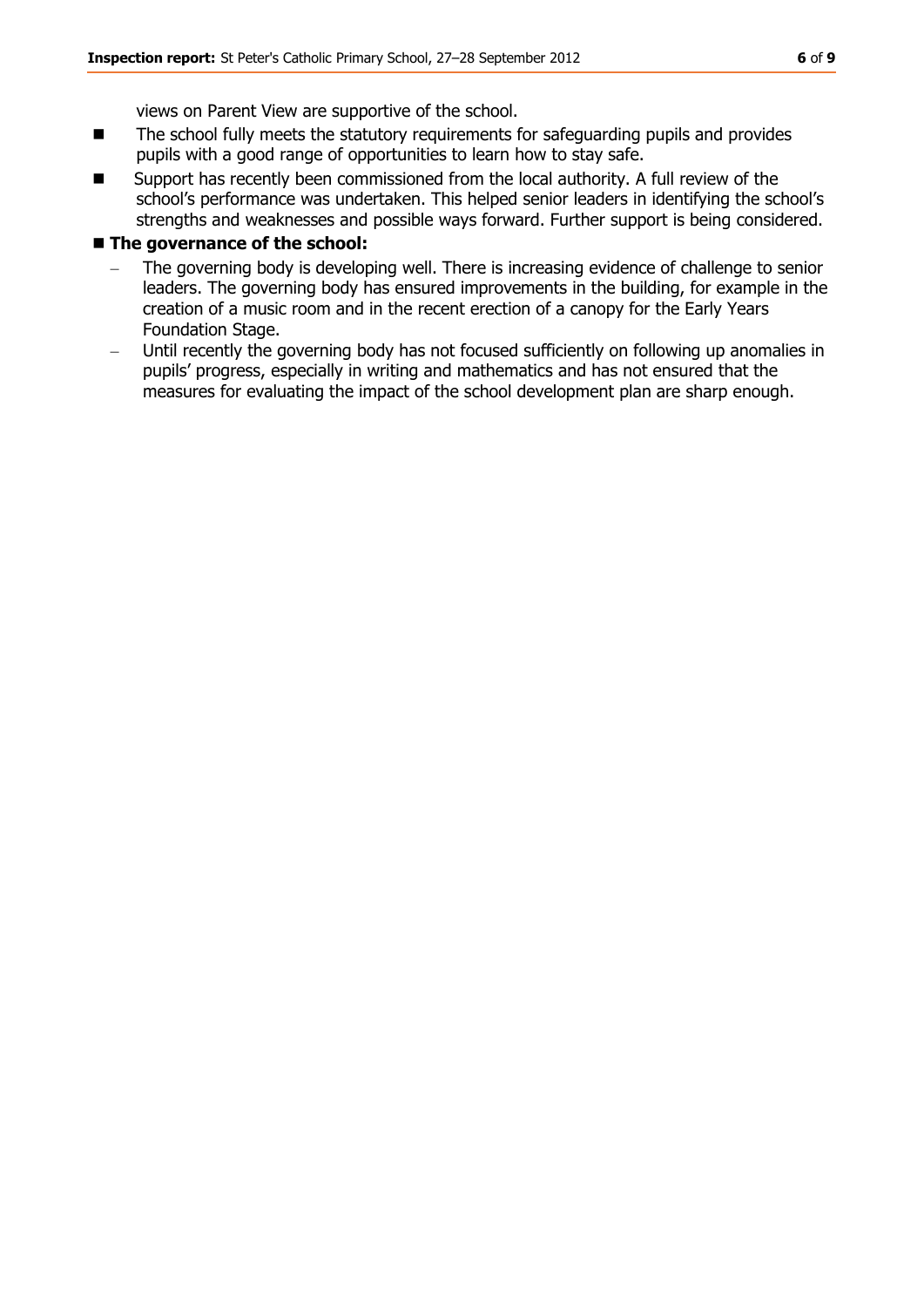# **What inspection judgements mean**

| <b>School</b> |                         |                                                                                                                                                                                                                                                                                                                                                                         |
|---------------|-------------------------|-------------------------------------------------------------------------------------------------------------------------------------------------------------------------------------------------------------------------------------------------------------------------------------------------------------------------------------------------------------------------|
| Grade         | <b>Judgement</b>        | <b>Description</b>                                                                                                                                                                                                                                                                                                                                                      |
| Grade 1       | Outstanding             | An outstanding school is highly effective in delivering outcomes<br>that provide exceptionally well for all its pupils' needs. This<br>ensures that pupils are very well equipped for the next stage of<br>their education, training or employment.                                                                                                                     |
| Grade 2       | Good                    | A good school is effective in delivering outcomes that provide<br>well for all its pupils' needs. Pupils are well prepared for the next<br>stage of their education, training or employment.                                                                                                                                                                            |
| Grade 3       | Requires<br>improvement | A school that requires improvement is not yet a good school, but<br>it is not inadequate. This school will receive a full inspection<br>within 24 months from the date of this inspection.                                                                                                                                                                              |
| Grade 4       | Inadequate              | A school that has serious weaknesses is inadequate overall and<br>requires significant improvement but leadership and management<br>are judged to be Grade 3 or better. This school will receive<br>regular monitoring by Ofsted inspectors.                                                                                                                            |
|               |                         | A school that requires special measures is one where the school<br>is failing to give its pupils an acceptable standard of education<br>and the school's leaders, managers or governors have not<br>demonstrated that they have the capacity to secure the<br>necessary improvement in the school. This school will receive<br>regular monitoring by Ofsted inspectors. |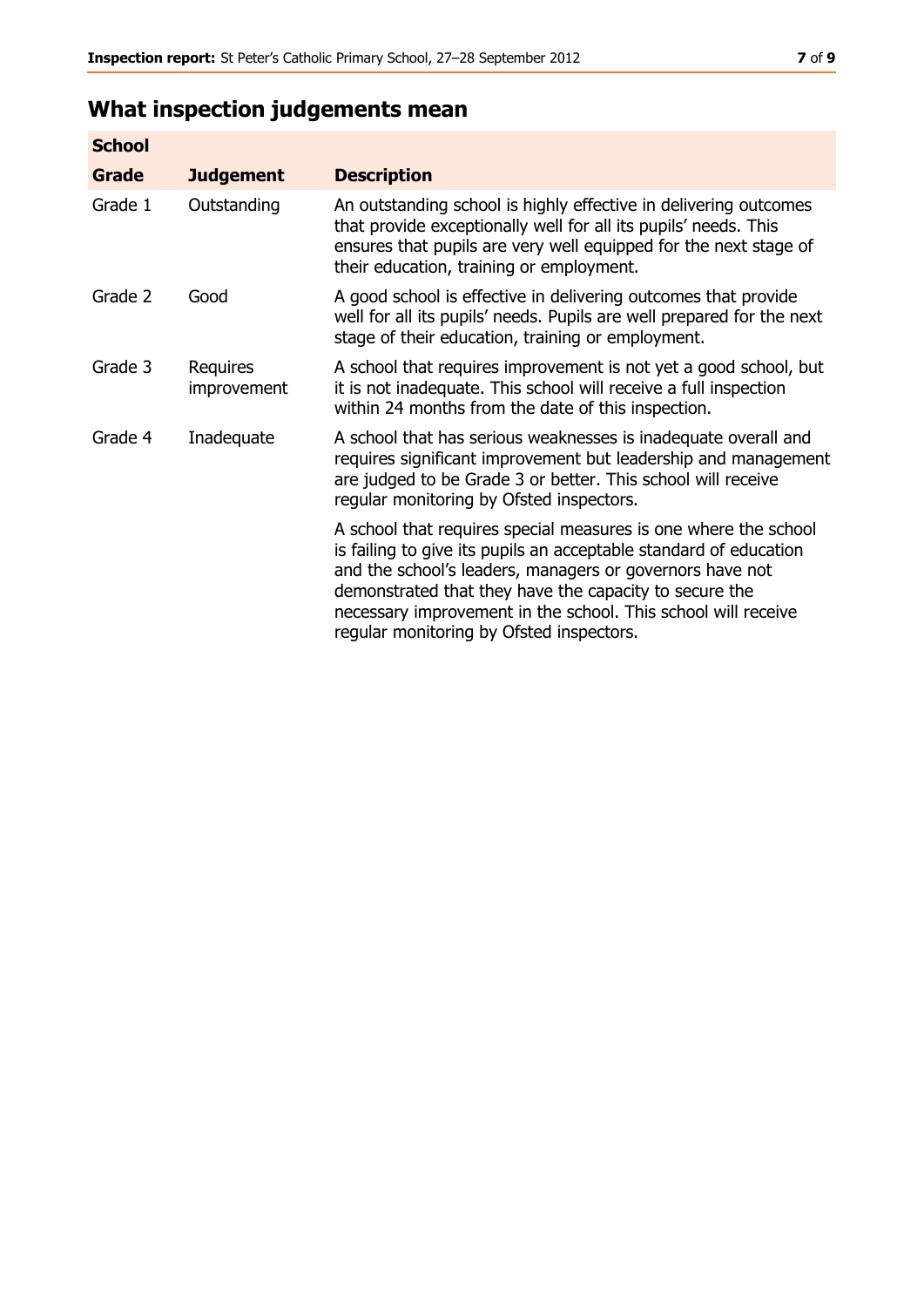# **School details**

| Unique reference number  | 110473          |
|--------------------------|-----------------|
| <b>Local authority</b>   | Buckinghamshire |
| <b>Inspection number</b> | 401128          |

This inspection of the school was carried out under section 5 of the Education Act 2005.

| <b>Type of school</b>                      | Primary                       |
|--------------------------------------------|-------------------------------|
| <b>School category</b>                     | Voluntary aided               |
| <b>Age range of pupils</b>                 | $4 - 11$                      |
| <b>Gender of pupils</b>                    | Mixed                         |
| <b>Number of pupils on the school roll</b> | 192                           |
| <b>Appropriate authority</b>               | The governing body            |
| <b>Chair</b>                               | Dennis O'Connor               |
| <b>Headteacher</b>                         | Amanda McCluskey              |
| Date of previous school inspection         | 5 October 2009                |
| <b>Telephone number</b>                    | 01628 472116                  |
| <b>Fax number</b>                          | 01628 488123                  |
| <b>Email address</b>                       | office@stpetersrc.buck.sch.uk |